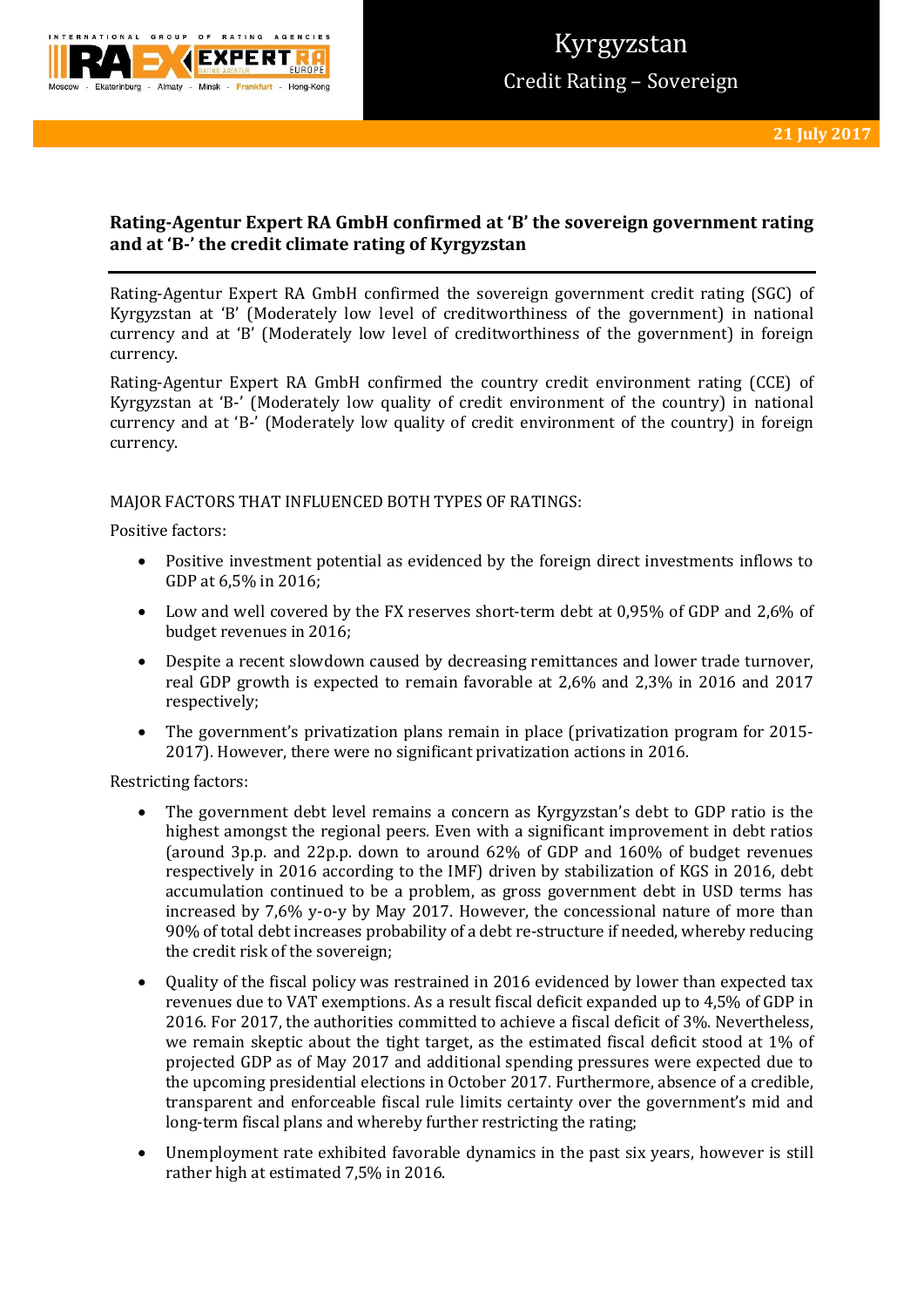

Negative factors:

- Despite very favorable real GDP growth dynamics, Kyrgyzstan remains one of the least developed countries in the region reflected in GDP per capita in PPP terms estimated at USD 3 520 in 2016;
- The inflation rate started a positive trend in 2017 after two years in a row showing deflation figures. As of June 2017, it stood at 4,1% y-o-y. While current inflation levels were very volatile and generally outside the NBKR's target (5%-7%), the core inflation was inside the target band as of 2016. Despite increasing economic activity and food price stabilization, we consider current oil price volatility one of the main sources of uncertainty on the level of prices in the economy. Furthermore, the effectiveness of the policy transmission mechanism remains subdued given still high levels of dollarization;
- Notwithstanding positive average dynamics, the banking sector remains underdeveloped with bank's asset and volume of private credit to GDP remaining low at 38,9% and 19,3% in 2016 respectively. The banking system continued accumulating additional risk, as nonperforming loans reached 8,51% in April 2017. As a result, ROA stayed low but positive from the second half of 2016 onwards and amounted to 0,4% in April 2017. Nevertheless, banks managed to maintain satisfactory capitalization levels with net total capital at 24,6% of risk-weighted assets as of April 2017;
- Very limited competitiveness of the economy. The country imports most of its products (trade deficit of 31,8% of GDP in 2016) and has a competitiveness index of 3,75 from the WEF in 2016 which ranks 111th out of 138 countries, one of the lowest among its regional peers.

Stress factors:

- Substantial dependence on third countries, as well as on international organizations to finance operations and receive financial aid and remittances (moderately weak stressfactor);
- Despite the recent decrease, dollarization continued to be a problem representing 50,9% of total deposits and 42,8% of total loans in 2016 (weak stress-factor).

## ADDITIONAL FACTORS THAT INFLUENCED CCE RATINGS:

Positive factors:

 Very good performance of the stock market index (KSE) growing by around 27% y-o-y in June 2017.

Restricting factors:

- Interest rate spread stayed moderately high through 2016 and reached 6,7% in April 2017;
- Subdued institutional development of the country was reflected in the high corruption perception, low government effectiveness and political stability index, inadequate rule of law, as well as low position in Doing Business Ranking (75th out of 180). At the same time, the country has a long history of cooperation with international organizations, which helped to maintain transparency of the government reporting at acceptable levels.

Negative factors:

- Real interest rate remains high and has been volatile in the past vears:
- Stock and bond exchange market remains underdeveloped with a very low total market capitalization of listed companies (total market capitalization of listed companies is only 3,3% of GDP), low turnover, high concentration of trade on the biggest issuers (ten largest equity issuers account for about 85,4% of the amount of annual trading in 2016) and a narrow variety of products;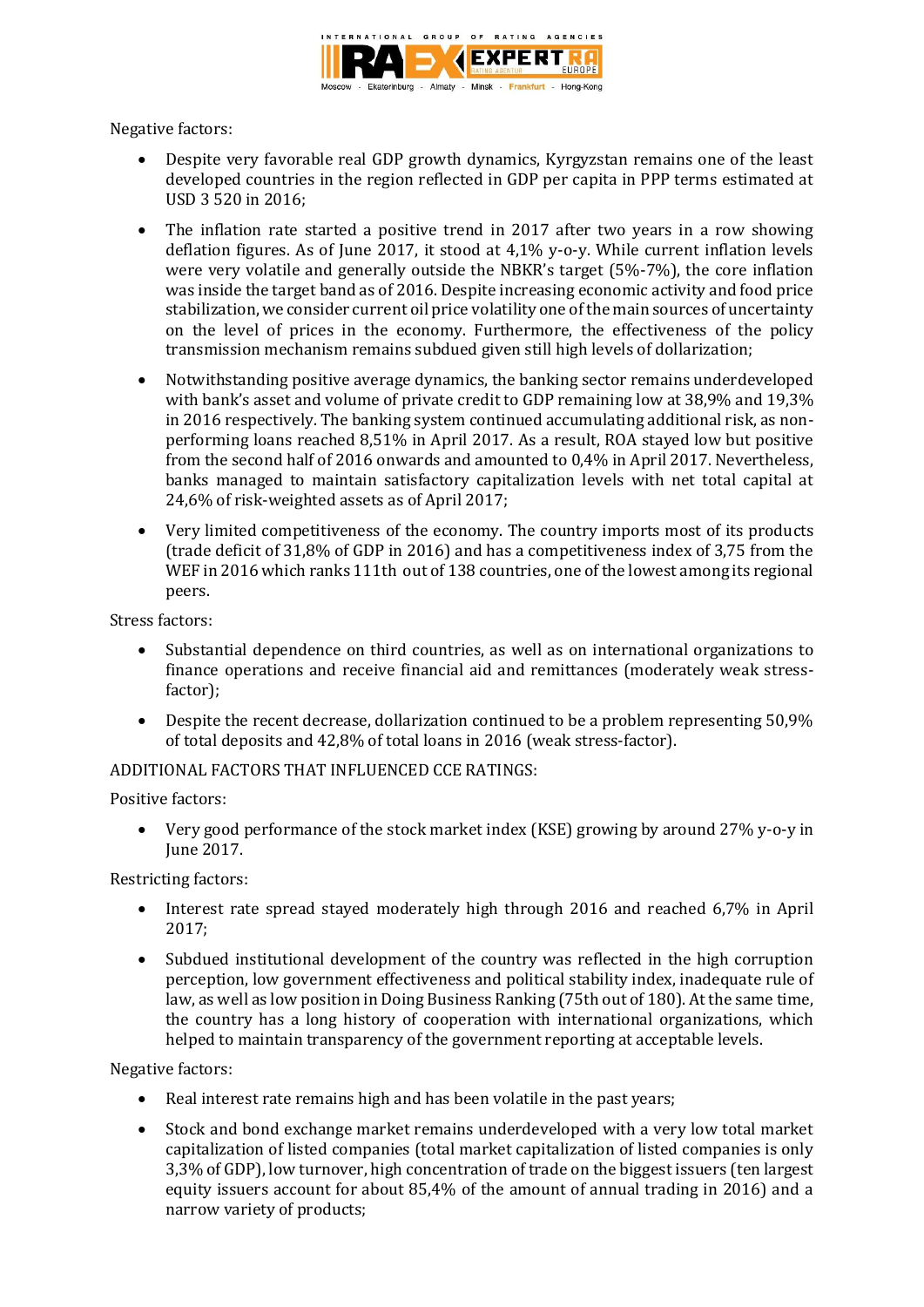

### SENSITIVITY ASSESSMENT:

The following developments could lead to an upgrade:

- Further recovery of the biggest regional partners which would reduce external pressures and help to push real GDP growth;
- Gradual reduction of dollarization levels combined with the maintenance of price and exchange rate stability.

The following developments could lead to a downgrade:

- Uncontrolled fiscal deficit expansion coupled with subsequent government debt accumulation above sustainable levels;
- Further risk accumulation in the banking sector.

"The SGC and CCE ratings of Kyrgyzstan remain constrained by low economic and institutional development, inconsistent fiscal results, as well as limited ability of National Bank of Kyrgyz Republic (NBKR) to sustain price stability.

The absence of a fiscal rule coupled with the continued increase in FX denominated government debt levels, seizing a significant portion of yearly budget expenditure, alongside persistent uncertainty in the stability of the exchange rate, may pose a significant risk in the long-run. However, this risk is currently mitigated by the high amount of concessional debt.

Successful implementation of de-dollarization policies, as well as the new Banking Law strengthens the credit environment. Moreover, advancing recovery of the trading partners, higher remittance inflow and trade turnover will stimulate economic growth." – Clarified Ilya Makunin, Rating Analyst of Rating-Agentur Expert RA GmbH.

Responsible expert: Ilya Makunin, Rating Analyst of Rating-Agentur Expert RA GmbH Reviewer: Hector Alvarez, Rating Associate of Rating-Agentur Expert RA GmbH

Research report on Kyrgyzstan is available at:

https://raexpert.eu/repor[ts/Research\\_report\\_Kyrgyzstan\\_21.07.2017.pdf](https://raexpert.eu/reports/Research_report_Kyrgyzstan_21.07.2017.pdf)

Next scheduled rating publication: TBD in December 2017**.** 

For further information contact:

**Rating-Agentur Expert RA GmbH** Walter-Kolb-Strasse 9-11, 60594 Frankfurt am Main, Germany +49 (69) 3085-45-00 E-mail[: info@raexpert.eu](mailto:info@raexpert.eu) [www.raexpert.eu](http://raexpert.eu/)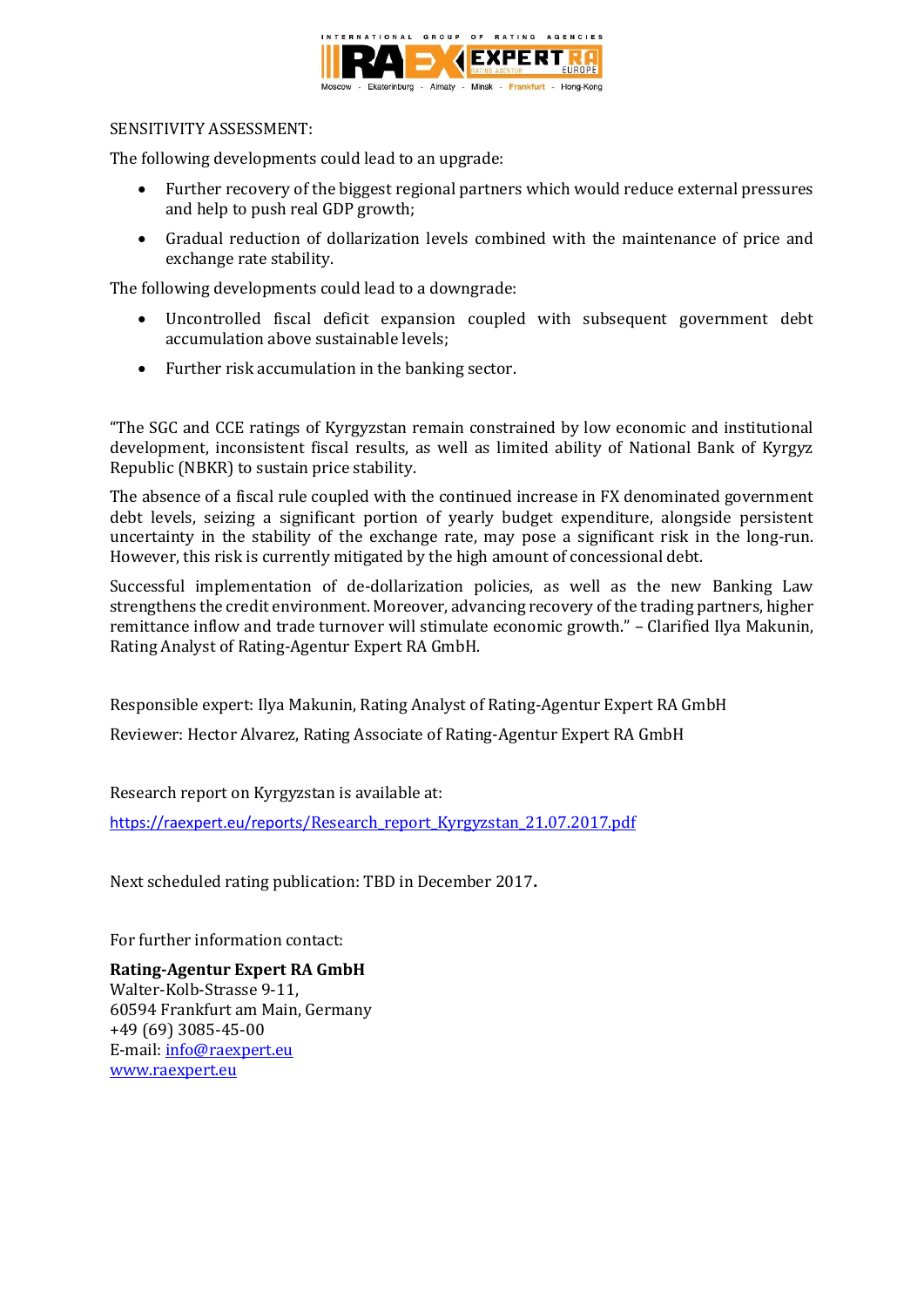

# RATING HISTORY:

|            | <b>Review reason</b>                                                 | <b>SGC</b>                  |                     | <b>CCE</b>                  |                     |
|------------|----------------------------------------------------------------------|-----------------------------|---------------------|-----------------------------|---------------------|
| Date       |                                                                      | <b>National</b><br>currency | Foreign<br>currency | <b>National</b><br>currency | Foreign<br>currency |
| 27.01.2017 | Scheduled<br>revision of both<br>types of ratings<br>for the country | B                           | B                   | <b>B-</b>                   | <b>B-</b>           |
| 29.07.2016 | Scheduled<br>revision of both<br>types of ratings<br>for the country | B                           | B                   | $B -$                       | $B -$               |
| 19.02.2016 | First assignment<br>of both types of<br>ratings for the<br>country   | B                           | B                   | B                           | B                   |